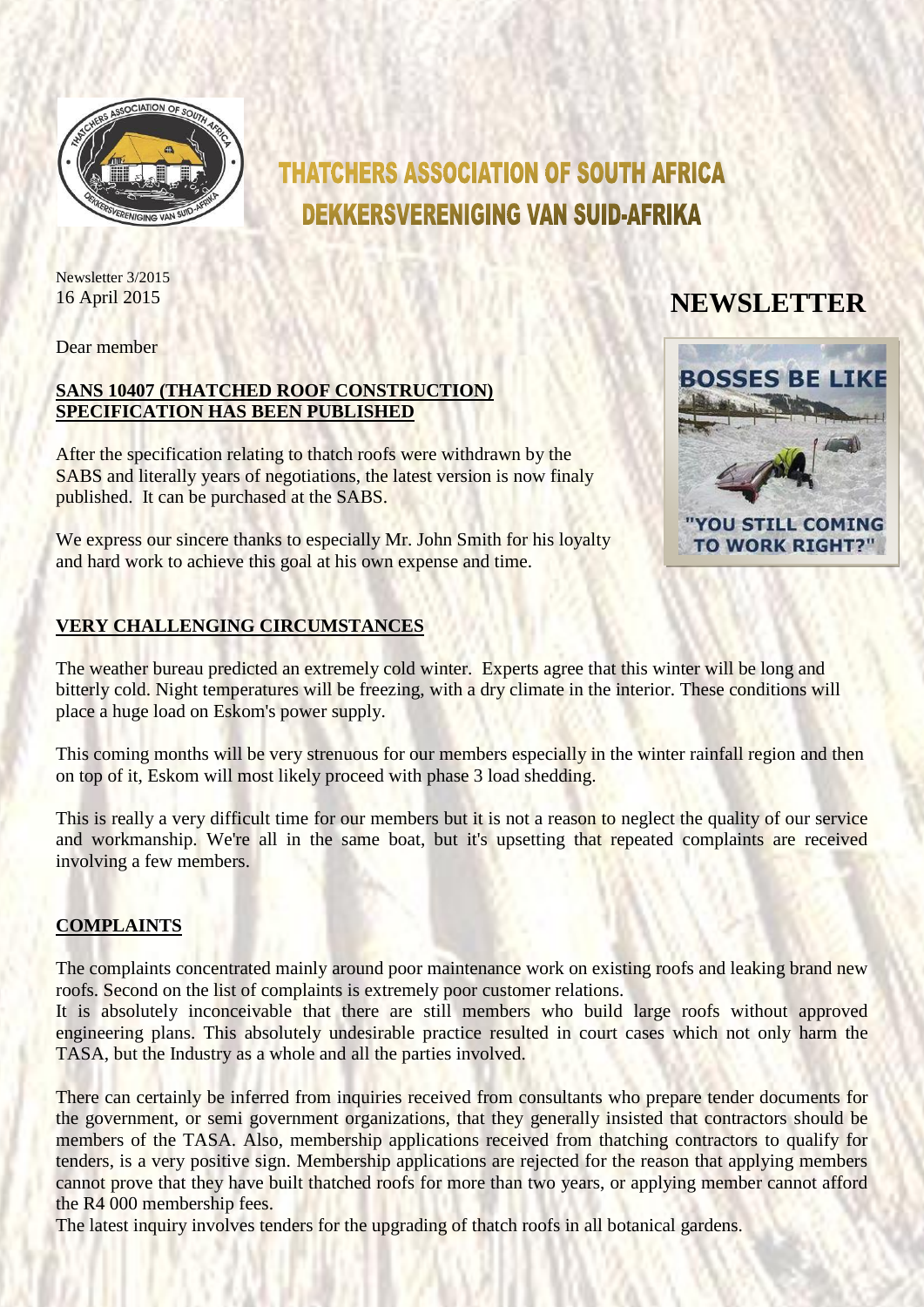When prospective clients inquire at the TASA office of which contractor's services they can make use of, this document is sent to them. It is also emphasized that TASA emphatically stated that our members signed a Code of Conduct and Ethics wherein they undertook to comply with the SANS 10407 specification requirements. Therefore prospective customers expect that when they make use of a TASA member's services, they will receive professional services.

Over the past ten years we worked very hard on the TASA's reputation and we must convey our appreciation to those members who do their bit in spite of extremely tough conditions.

#### *Careless and negligent members put these members at risk.*

*This document was approved years ago by the Executive Committee. If you want to make any changes to it, you are welcome to send suggestions to the office.*

### **THE CHOICE OF A THATCH ROOF CONTRACTOR**

#### **QUESTIONS THAT CAN BE ASKED ARE:**

#### **Whether the Contractor:**

- 1. Is conversant with the SANS 10407 Specification
- 2. Is conversant with the National Building Regulations
- 3. Is member of the Thatchers Association of South Africa
- 4. What is his membership number
- 5. Is the Contractor registered for VAT
- 6. How long has his firm been in operation
- 7. Has references from inter alia :
	- a. Architects
	- b. Engineers
	- c. Clients
- 8. Projects completed
- 9. Has the necessary infrastructure and trained staff
- 10. Will provide a written contract for the acceptance of both parties
- 11. Of whom is it expected to provide the necessary structural drawings, and building plans and arrange for the approval thereof by the relevant and appropriate authorities
- 12. Arrange for the required inspections and obtain the necessary and required clearance and engineering certificates
- 13. Who will take responsibility for insurance during construction

#### **PROCESS TO BE FOLLOWED**

#### **1. Structural drawings or a plan drawn up by an Architect / Structural Engineer and approved by the appropriate authorities must be provided.**

*(Municipalities will not issue an occupation certificate without approved building plans and transfer of property will not take place in the absence of the above.)*

- 1.1 In quoting for the project the Contractor must be well aware of what is expected from him.
- 1.2 The Contractor must ascertain whether the drawings or design is practicable for the construction of a thatch roof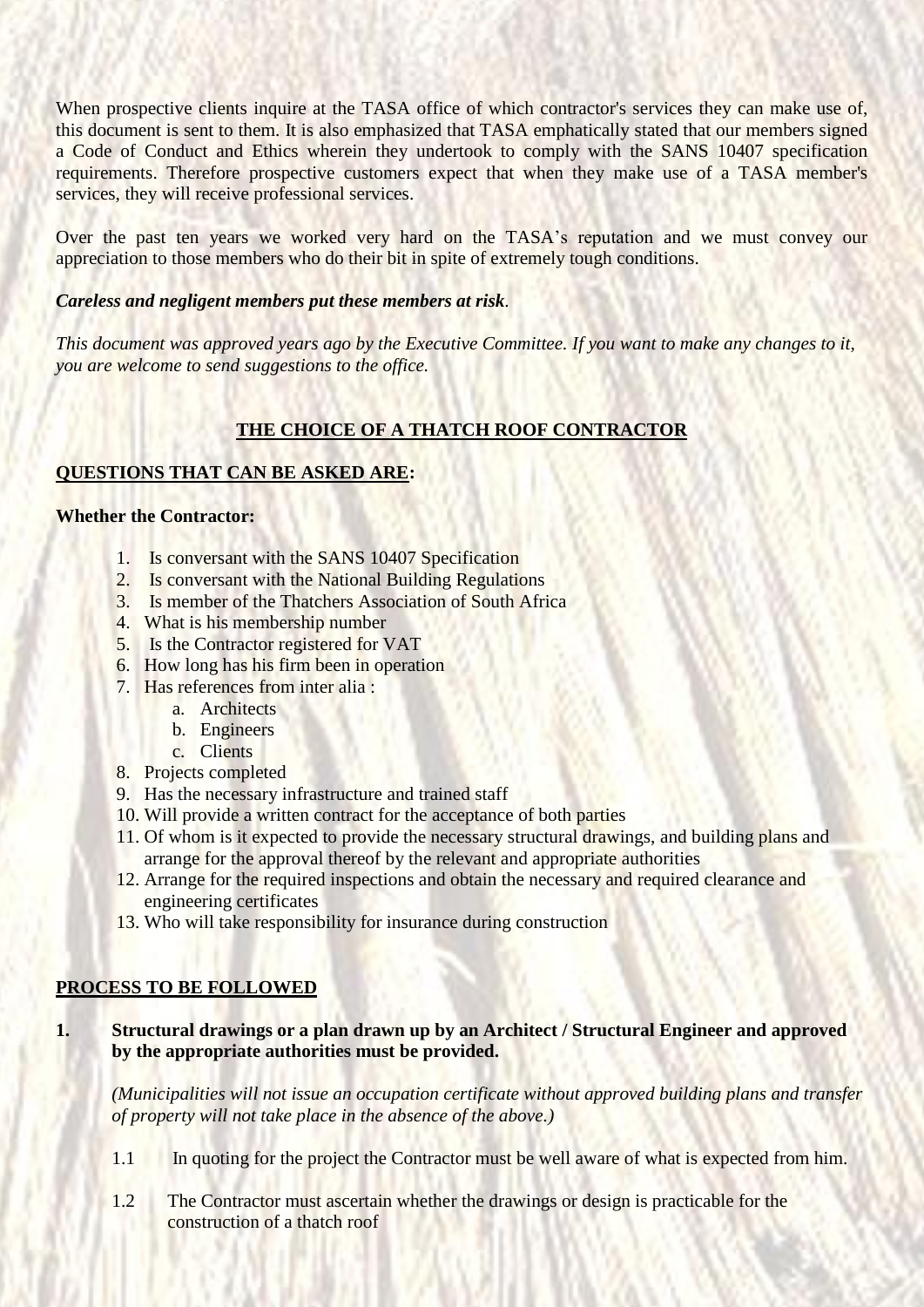1.3 The Contractor must comply with all requirements / specifications as determined by the structural engineer or architect so that a final certificate of approval can be obtained from them on completion of the project.

#### **2. Specification**

Construction must comply with the requirements of the SANS 10407 Specification.

#### **3. Written Contract**

A written contract accepted and signed by both parties is a prerequisite before commencement of the project.

#### **4. Complaints and Communication**

- 4.1 Frequent and constructive communication between both Client and Contractor is encouraged.
- 4.2 Proper, complete and clear documentation regarding requests and alterations is of utmost importance throughout the project to avoid misunderstandings.

#### **5. What is expected from the Contractor**

- 5.1 Effective and frequent feedback during progress
- 5.2 Clients must be made fully aware of the work to be undertaken as well as specification and legal requirements.
- 5.3 Clients must be provided with a detailed document indicating the price as well as payment requirements. This includes estimates and written quotes.
- 5.4 Clients must also be provided with detailed time estimates as well as the expected date of completion. A complete timetable must be provided.
- 5.5 Clients must throughout be advised of any changes that may affect the proposed completion date and update the timetable accordingly.
- 5.6 The Contractor must accept responsibility for the actions of his workers/staff inclusive of sub-contractors, advisors or agents appointed by him.

#### **6 Client responsibilities**

- 6.1 Timely progress payments and final payment as agreed.
- 6.2 Co-operation and assistance as needed.

#### **ARTICLE REGARDING FIRE TESTING**

A very informative article by Mr. Erich Seeger, Pr.Sci.Nat-Senior Manager: Civil and Mechanical Testing Laboratories of the SABS, namely "Fire Testing of Roofing and Insulation Materials at SABS Fire Engineering Laboratory" is sent to our members together with this Newsletter.